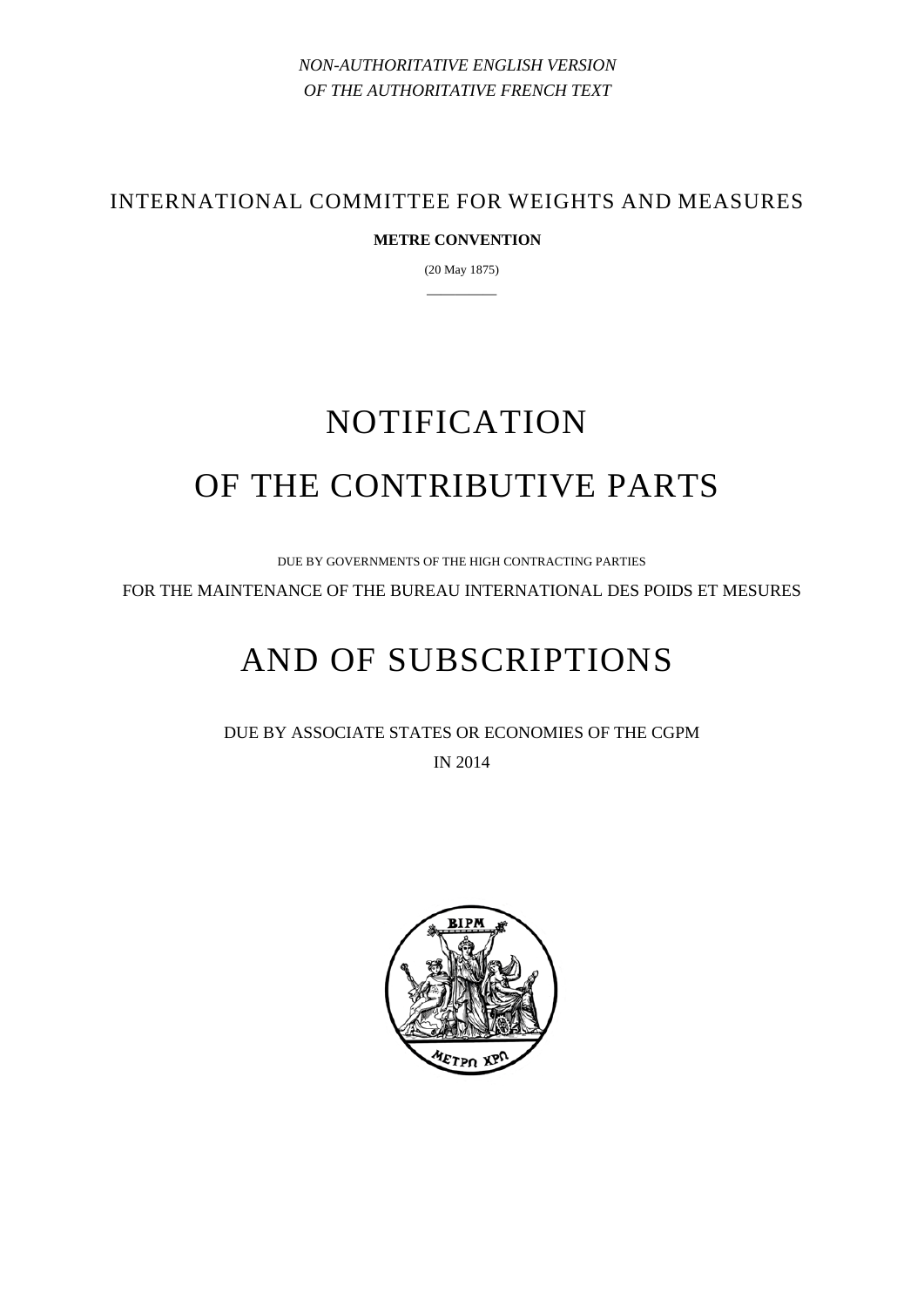#### **DOTATION OF THE BIPM**

At its 24th meeting (Paris, October 2011), the General Conference on Weights and Measures (CGPM) adopted Resolution 3 on the annual dotation of the International Bureau of Weights and Measures (BIPM) for the years 2013 to 2015, which sets it as follows:

|  | 2013: 11 577 000 Euros         |
|--|--------------------------------|
|  | $2014: 11693000 \text{ Euros}$ |
|  | $2015: 11810000$ Euros.        |

#### **CONTRIBUTIVE PARTS IN 2014**

The bureau of the International Committee for Weights and Measures (CIPM) has the honour to send Member States the Table of the Contributive Parts for 2014 (as given on the following page).

The repartition of the dotation for 2014 is based on the Scale of Assessments for the apportionment of the expenses adopted by the United Nations (UN) General Assembly in December 2012 for the years 2013 to 2015.

The repartition of the dotation for 2013, established in 2012 on the basis of the Scale of Assessments for the apportionment of the expenses adopted by the UN General Assembly in December 2009 for the years 2010 to 2012, has been recalculated on the basis of the Scale of Assessments applicable from 2013 and adopted by the UN General Assembly in December 2012. The resulting correction of the contributive parts for the year 2013 is taken into account in the present Notification.

Those Member States marked with an asterisk in the Table of the repartition of the dotation pay the maximum or minimum contribution. Except for these States, the repartition percentage is calculated by multiplying the UN scale by 1.201.

Contributions from the Republic of Cameroon, the Dominican Republic, the Islamic Republic of Iran and the Democratic People's Republic of Korea are no longer divided amongst Member States. Indeed, in accordance with Resolution 7 adopted by the CGPM at its 24th meeting (2011), the Dominican Republic and the Islamic Republic of Iran signed a rescheduling agreement with the CIPM for the payment of their arrears. Following Resolution 6 adopted by the CGPM at its 24th meeting (2011), the Republic of Cameroon and the Democratic People's Republic of Korea were excluded on 22 October 2012 due to their failure to sign a rescheduling agreement within the deadline agreed by the CGPM.

As the Islamic Republic of Iran has settled the first instalment provided for in the rescheduling agreement concluded with the CIPM, the corresponding advances made by the other Member States are refunded to them. To date, the Dominican Republic and the Islamic Republic of Iran have not settled the second instalment provided for in their respective rescheduling agreements.

#### **PAYMENT TERMS**

The CIPM bureau recalls that, according to Article 10 of the Metre Convention, the contributive parts shall be paid *at the beginning of each year*. Drawn up in Euros, they are paid in Euros, or in any other currency convertible to Euros.

Payment of the contributions can be made:

- by cheque payable to the Bureau international des poids et mesures,

- or by bank transfer to the BIPM account at:

HSBC, 103 avenue des Champs Elysées F-75419 PARIS CEDEX 08:

Bank code: 30056 Branch code: 00006 Account number: 0006 370 0020 RIB key: 20 SWIFT code: CCF RF RPP IBAN : FR76 3005 6000 0600 0637 0002 020

To request an invoice, please contact the BIPM Director (martin.milton@bipm.org).

For the International Committee for Weights and Measures:

*The Secretary*, *The President,*  R. KAARLS B. INGLIS Zoeterwoude, The Netherlands, 16 December 2013 Lane Cove, NSW, Australia, 16 December 2013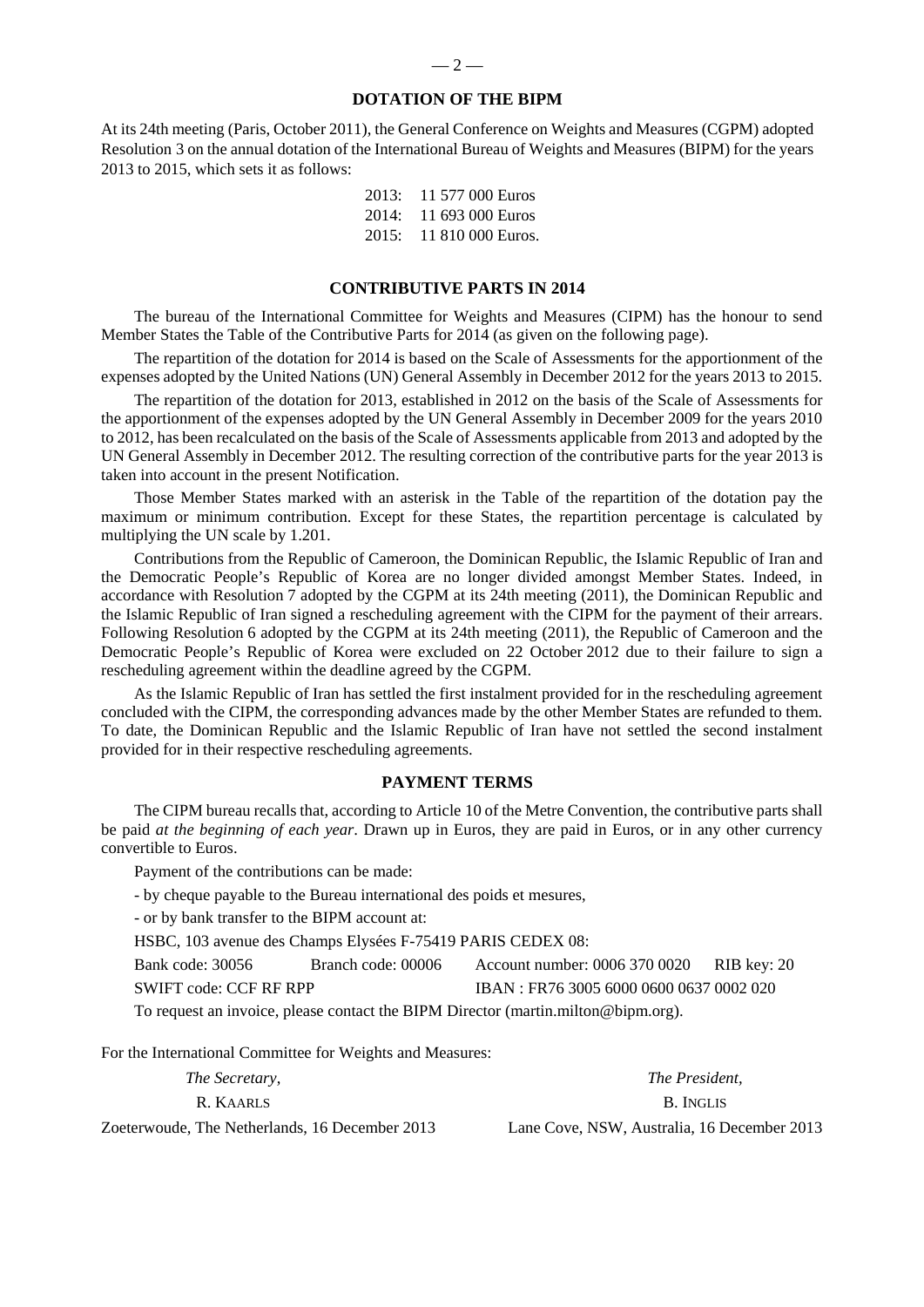# **TABLE OF REPARTITION OF THE DOTATION FOR 2014**

|                                                                                | UN Scale<br>for<br>2013-2015 | Repartition<br>percentage | Contribution for<br>2014 based on<br>11 693 000 Euros | Contribution for<br>2013 based on<br>11 577 000 Euros<br>(UN Scale for<br>2013-2015) | Contribution for<br>2013 based on<br>11 577 000 Euros<br>(UN Scale for<br>2009-2012) | Difference                            | Reimbursement<br>of advances<br>according to<br>Article 6<br>paragraph 6 of<br>the Regulations<br>annexed to the<br>Metre<br>Convention ** | Net Contribution<br>for 2014    |
|--------------------------------------------------------------------------------|------------------------------|---------------------------|-------------------------------------------------------|--------------------------------------------------------------------------------------|--------------------------------------------------------------------------------------|---------------------------------------|--------------------------------------------------------------------------------------------------------------------------------------------|---------------------------------|
| <b>Member States</b>                                                           |                              |                           | $\mathbf A$<br><b>Euros</b>                           | $\, {\bf B}$<br><b>Euros</b>                                                         | $\mathbf c$<br><b>Euros</b>                                                          | $D=B-C$<br>E<br><b>Euros</b><br>Euros |                                                                                                                                            | $F = A + D + E$<br><b>Euros</b> |
|                                                                                |                              |                           |                                                       |                                                                                      |                                                                                      |                                       |                                                                                                                                            |                                 |
|                                                                                | 0.432<br>2.074               | 0.52<br>2.49              | 60 804<br>291 156                                     | 60 200<br>288 267                                                                    | 55 570<br>269 744                                                                    | 4 6 3 0<br>18 5 23                    | $-784$<br>$-1822$                                                                                                                          | 64 650<br>307 857               |
|                                                                                | 0.798                        | 0.96                      | 112 253                                               | 111 139                                                                              | 119 243                                                                              | $-8104$                               | $-723$                                                                                                                                     | 103 426                         |
|                                                                                | 0.998                        | 1.20                      | 140 316                                               | 138 924                                                                              | 149 343                                                                              | $-10419$                              | $-1245$                                                                                                                                    | 128 652                         |
|                                                                                | 2.934                        | 3.52                      | 411 594                                               | 407 510                                                                              | 224 593                                                                              | 182 917                               | $-1304$                                                                                                                                    | 593 207                         |
|                                                                                | 0.047                        | 0.48                      | 56 126                                                | 55 570                                                                               | 55 570                                                                               | 0                                     | $-362$                                                                                                                                     | 55 764                          |
|                                                                                | 2.984                        | 3.58                      | 418 609                                               | 414 457                                                                              | 446 872                                                                              | $-32415$                              | $-3303$                                                                                                                                    | 382 891                         |
|                                                                                | 0.334                        | 0.48                      | 56 126                                                | 55 570                                                                               | 55 570                                                                               |                                       |                                                                                                                                            | 56 126                          |
|                                                                                | 5.148<br>0.126               | 6.18<br>0.48              | 722 627<br>56 126                                     | 715 459<br>55 570                                                                    | 444 556<br>55 570                                                                    | 270 903<br>0                          | $-1555$                                                                                                                                    | 991 975<br>56 126               |
|                                                                                | 0.386                        | 0.48                      | 56 126                                                | 55 570                                                                               | 55 570                                                                               | $\mathbf{0}$                          | $-417$                                                                                                                                     | 55 709                          |
|                                                                                | 0.675                        | 0.81                      | 94 713                                                | 93 774                                                                               | 103 035                                                                              | $-9261$                               | $-751$                                                                                                                                     | 84 701                          |
|                                                                                | 0.045                        | 0.48                      | 56 126                                                | 55 570                                                                               | 55 570                                                                               | $\mathbf{0}$                          |                                                                                                                                            | 56 126                          |
|                                                                                | 0.134                        | 0.48                      | 56 126                                                | 55 570                                                                               | 55 570                                                                               | $\Omega$                              | $-362$                                                                                                                                     | 55 764                          |
|                                                                                | 0.519                        | 0.62                      | 72 497                                                | 71 777                                                                               | 78 723                                                                               | $-6946$                               | $-488$                                                                                                                                     | 65 063                          |
|                                                                                | 5.593                        | 6.72                      | 785 770                                               | 777 974                                                                              | 854 382                                                                              | $-76408$                              | $-6382$                                                                                                                                    | 702 980                         |
|                                                                                | 7.141                        | 8.57                      | 1 002 090                                             | 992 149                                                                              | 1 103 288                                                                            | $-111139$                             | $-8644$                                                                                                                                    | 882 307                         |
|                                                                                | 0.638<br>0.266               | 0.77<br>0.48              | 90 036<br>56 126                                      | 89 143<br>55 570                                                                     | 96 089<br>55 570                                                                     | $-6946$<br>$\Omega$                   | $-362$                                                                                                                                     | 83 090<br>55 764                |
|                                                                                | 0.666                        | 0.80                      | 93 544                                                | 92 616                                                                               | 74 092                                                                               | 18 5 24                               |                                                                                                                                            | 112 068                         |
|                                                                                | 0.346                        | 0.48                      | 56 126                                                | 55 570                                                                               | 55 570                                                                               | 0                                     | $-362$                                                                                                                                     | 55 764                          |
|                                                                                | 0.356                        | 0.48                      | 56 126                                                | 55 570                                                                               | 55 570                                                                               |                                       |                                                                                                                                            | 56 126                          |
|                                                                                | 0.418                        | 0.50                      | 58 465                                                | 57885                                                                                | 69 4 62                                                                              | $-11577$                              | $-362$                                                                                                                                     | 46 526                          |
|                                                                                | 0.396                        | 0.48                      | 56 126                                                | 55 570                                                                               | 55 570                                                                               | $\Omega$                              |                                                                                                                                            | 56 126                          |
|                                                                                | 4.448                        | 5.34                      | 624 406                                               | 618 212                                                                              | 696 935                                                                              | $-78723$                              | $-3533$                                                                                                                                    | 542 150                         |
|                                                                                | 10.833                       | 9.53                      | 1 1 1 4 3 4 3                                         | 1 103 288                                                                            | 1 103 288                                                                            | $\mathbf{0}$                          | $-7235$                                                                                                                                    | 1 107 108                       |
|                                                                                | 0.121<br>0.013               | 0.48<br>0.48              | 56 126<br>56 126                                      | 55 570<br>55 570                                                                     | 55 570<br>55 570                                                                     | $\Omega$<br>$\Omega$                  |                                                                                                                                            | 56 126<br>56 126                |
|                                                                                | 0.281                        | 0.48                      | 56 126                                                | 55 570                                                                               | 55 570                                                                               | $\Omega$                              |                                                                                                                                            | 56 126                          |
|                                                                                | 1.842                        | 2.21                      | 258 415                                               | 255 852                                                                              | 328 786                                                                              | $-72934$                              | $-786$                                                                                                                                     | 184 695                         |
|                                                                                | 1.654                        | 1.99                      | 232 691                                               | 230 382                                                                              | 258 167                                                                              | $-27785$                              | $-1671$                                                                                                                                    | 203 235                         |
|                                                                                | 0.253                        | 0.48                      | 56 126                                                | 55 570                                                                               | 55 570                                                                               | $\Omega$                              |                                                                                                                                            | 56 126                          |
|                                                                                | 0.851                        | 1.02                      | 119 269                                               | 118 085                                                                              | 121 558                                                                              | $-3473$                               | $-507$                                                                                                                                     | 115 289                         |
|                                                                                | 0.085                        | 0.48                      | 56 126                                                | 55 570                                                                               | 55 570                                                                               | $\mathbf{0}$                          | $-200$                                                                                                                                     | 55 926                          |
| Poland                                                                         | 0.921                        | 1.11                      | 129 792                                               | 128 505                                                                              | 115 770                                                                              | 12 735                                | 1 1 9 7                                                                                                                                    | 141 330                         |
|                                                                                | 0.474<br>1.994               | 0.57<br>2.39              | 66 650<br>279 463                                     | 65 989<br>276 690                                                                    | 71 777<br>314 894                                                                    | $-5788$<br>$-38204$                   | $-362$<br>$-362$                                                                                                                           | 60 500<br>240 897               |
|                                                                                | 0.226                        | 0.48                      | 56 126                                                | 55 570                                                                               | 55 570                                                                               | 0                                     | $-362$                                                                                                                                     | 55 764                          |
|                                                                                | 2.438                        | 2.93                      | 342 605                                               | 339 206                                                                              | 223 436                                                                              | 115 770                               | $-7235$                                                                                                                                    | 451 140                         |
|                                                                                | 0.864                        | 1.04                      | 121 607                                               | 120 401                                                                              | 115 770                                                                              | 4 6 3 1                               |                                                                                                                                            | 126 238                         |
|                                                                                | 0.040                        | 0.48                      | 56 126                                                | 55 570                                                                               | 55 570                                                                               | $\mathbf{0}$                          |                                                                                                                                            | 56 126                          |
|                                                                                | 0.384                        | 0.48                      | 56 126                                                | 55 570                                                                               | 55 570                                                                               |                                       |                                                                                                                                            | 56 126                          |
|                                                                                | 0.171                        | 0.48                      | 56 126                                                | 55 570                                                                               | 55 570                                                                               | $\Omega$                              | $-417$                                                                                                                                     | 55 709                          |
|                                                                                | 0.372<br>2.973               | 0.48<br>3.57              | 56 126<br>417 440                                     | 55 570<br>413 299                                                                    | 55 570<br>443 399                                                                    | $-30100$                              | $-428$<br>$-1754$                                                                                                                          | 55 698<br>385 586               |
|                                                                                | 0.960                        | 1.15                      | 134 470                                               | 133 136                                                                              | 148 185                                                                              | $-15050$                              | $-1330$                                                                                                                                    | 118 090                         |
|                                                                                | 1.047                        | 1.26                      | 147 332                                               | 145 870                                                                              | 157 447                                                                              | $-11577$                              | $-1073$                                                                                                                                    | 134 682                         |
|                                                                                | 0.239                        | 0.48                      | 56 126                                                | 55 570                                                                               | 55 570                                                                               | 0                                     | $-362$                                                                                                                                     | 55 764                          |
|                                                                                | 1.328                        | 1.59                      | 185 919                                               | 184 074                                                                              | 85 669                                                                               | 98 405                                | $-362$                                                                                                                                     | 283 962                         |
| United Kingdom of Great Britain and                                            |                              |                           |                                                       |                                                                                      |                                                                                      |                                       |                                                                                                                                            |                                 |
|                                                                                | 5.179                        | 6.22                      | 727 305                                               | 720 089                                                                              | 921 529                                                                              | $-201440$                             | $-4552$                                                                                                                                    | 521 313                         |
| United States of America *                                                     | 22.000<br>0.052              | 9.53<br>0.48              | 1 1 1 4 3 4 3<br>56 126                               | 1 103 288<br>55 570                                                                  | 1 103 288<br>55 570                                                                  |                                       | $-7235$<br>$-362$                                                                                                                          | 1 107 108<br>55 764             |
| Venezuela (Bolivarian Republic of)                                             | 0.627                        | 0.75                      | 87 698                                                | 86 828                                                                               | 55 570                                                                               | 31 258                                | $-511$                                                                                                                                     | 118 444                         |
|                                                                                |                              | 100.00                    | 11 693 000                                            | 11 577 000                                                                           | 11 577 000                                                                           | $\mathbf{0}$                          | $-71064$                                                                                                                                   | 11 621 936                      |
| States having acceded to the Metre<br>Convention after the 24th meeting of the |                              |                           |                                                       |                                                                                      |                                                                                      |                                       |                                                                                                                                            |                                 |
| CGPM                                                                           |                              |                           |                                                       |                                                                                      |                                                                                      |                                       |                                                                                                                                            |                                 |
|                                                                                | 0.259<br>0.036               | 0.48<br>0.48              | 56 126<br>56 126                                      | 55 570                                                                               | 55 570                                                                               | $\boldsymbol{0}$                      |                                                                                                                                            | 56 126<br>56 126                |
|                                                                                |                              |                           | 11 805 252                                            | 11 632 570                                                                           | 11 632 570                                                                           | $\boldsymbol{0}$                      | $-71064$                                                                                                                                   | 11 734 189                      |

\*\* concerning advances made for the Islamic Republic of Iran (from 1980 to 1982 and partially 1983).

The amounts relating to the former Republic of Yugoslavia will be reimbursed separately.